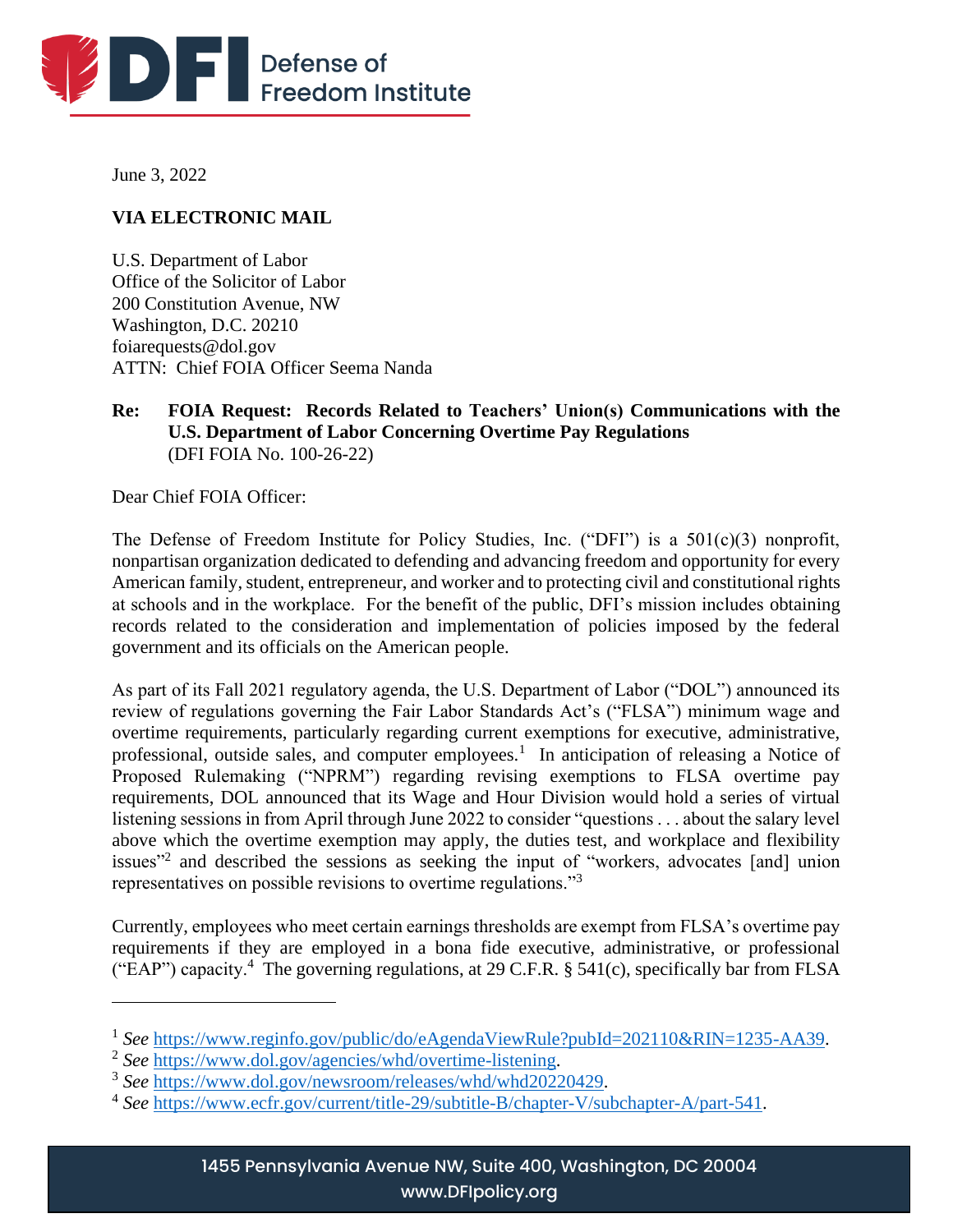

overtime pay requirements "any employee employed in the capacity of academic administrative personnel or teacher<sup>5</sup> in elementary or secondary schools<sup>"6</sup> and recognizes that "faculty members who are engaged as teachers but also spend a considerable amount of their time in extracurricular activities . . . are a recognized part of the schools' responsibility in contributing to the educational development of the student."<sup>7</sup>

The FLSA's overtime exemption for "Learned Professional[s]" applies when employees are paid on a salary basis above a certain threshold (currently \$684 per week) and perform certain primary duties.<sup>8</sup> Absent the exemption, the FLSA would require that teachers working over forty hours in a work week be paid "at a rate not less than time and one-half their regular rates of pay."<sup>9</sup>

On May 25, 2022, the National Education Association ("NEA"), which claims to be the largest U.S. labor union and represents public school teachers, demanded that DOL "rescind[] the [FLSA's] teacher exclusion regulation," citing a 2021 study that "more than 1.5 million teachers" would stand to financially benefit if the DOL eliminates the exclusion.<sup>10</sup> The NEA stated that "[t]he U.S. Department of Labor must use its regulatory authority to raise compensation standards in the teaching profession . . ."<sup>11</sup> In its letter to Secretary Martin Walsh, the NEA and thirty-four partner organizations declared that there was a "long-smoldering crisis of teacher shortages" that, because of the COVID-19 pandemic, had "accelerated to a five-alarm fire" necessitating DOL's rescinding of the teacher exclusion.<sup>12</sup>

DFI is concerned that DOL is under extraordinary lobbying pressure by the NEA and other labor unions claiming to represent the interests of American workers, particularly as regards the FLSA's learned professional exemption and its inclusion of elementary and secondary teachers. DFI believes the American people are entitled to know about these tremendous outside pressures, particularly as DOL has indicated rulemaking on the matter is imminent. DFI thus seeks records and information related to DOL's policies regarding the FLSA's teacher overtime exemption since January 20, 2021.

Pursuant to the Freedom of Information Act (FOIA), 5 U.S.C. § 552 *et seq*. and the implementing regulations of DOL, 29 C.F.R. § 70.1 (General Provisions: Production or Disclosure of Information or Materials), DFI makes the following request for records within your possession and/or control:

<sup>5</sup> 29 C.F.R. § 541.303 ("Teachers").

<sup>&</sup>lt;sup>6</sup> See [https://www.ecfr.gov/current/title-29/subtitle-B/chapter-V/subchapter-A/part-541.](https://www.ecfr.gov/current/title-29/subtitle-B/chapter-V/subchapter-A/part-541)

 $7$  29 C.F.R. § 541.303 (b).

<sup>8</sup> *See* [https://www.dol.gov/agencies/whd/fact-sheets/17d-overtime-professional.](https://www.dol.gov/agencies/whd/fact-sheets/17d-overtime-professional)

<sup>9</sup> *See* [https://www.dol.gov/agencies/whd/overtime.](https://www.dol.gov/agencies/whd/overtime)

<sup>10</sup> *See* [https://www.nea.org/about-nea/media-center/press-releases/nea-urges-labor-secretary](https://www.nea.org/about-nea/media-center/press-releases/nea-urges-labor-secretary-walsh-rescind-unjust-teacher-pay-regulation)[walsh-rescind-unjust-teacher-pay-regulation.](https://www.nea.org/about-nea/media-center/press-releases/nea-urges-labor-secretary-walsh-rescind-unjust-teacher-pay-regulation)

<sup>11</sup> See *Id.*

<sup>12</sup> *See* [https://www.nea.org/sites/default/files/2022-](https://www.nea.org/sites/default/files/2022-05/2022.25.5%20End%20FLSA%20Teacher%20Exclusion%20Coalition%20Letter.pdf)

[<sup>05/2022.25.5%20</sup>End%20FLSA%20Teacher%20Exclusion%20Coalition%20Letter.pdf.](https://www.nea.org/sites/default/files/2022-05/2022.25.5%20End%20FLSA%20Teacher%20Exclusion%20Coalition%20Letter.pdf)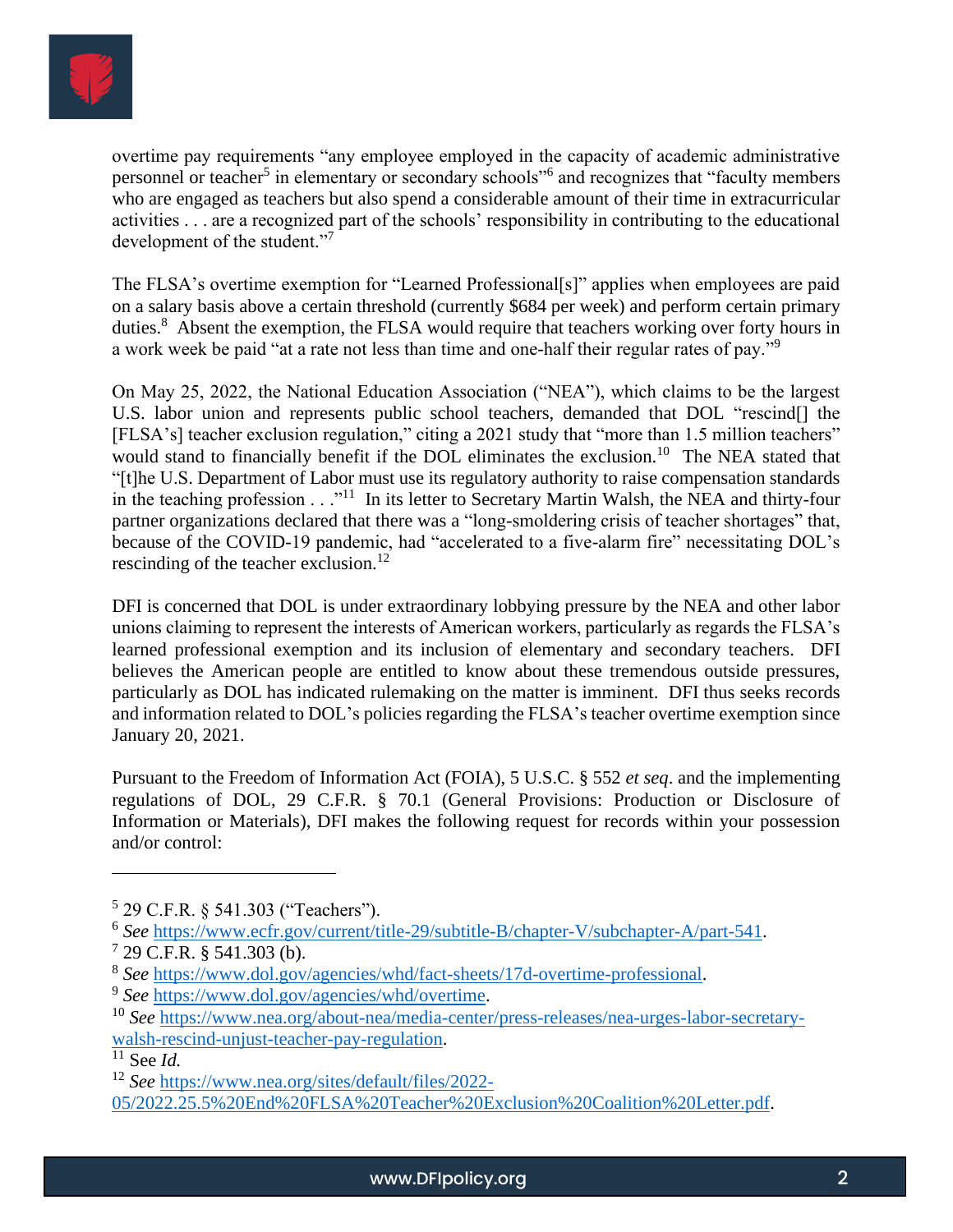

## **Requested Records**

DFI requests that DOL produce the following records within twenty (20) business days:

- 1. All records, including but not limited to electronic mail ("email"), texts, letters, memoranda, and other documentation from the following entities to DOL officials (see "Custodians" *infra*) from January 20, 2021, through the date the search is conducted, which reference "Teacher Exclusion Regulation" or "overtime pay for teachers" or "overtime protections" or "teacher wage penalty" or "29 CFR § 541.303(d)" or "Fair Labor Standards Act" or "FLSA" or "Economic Policy Institute" or "EPI" or "Learning Policy Institute" or "LPI":
	- a. National Education Association
	- b. American Federation of Teachers
	- c. Center for American Progress
	- d. Center for Popular Democracy
	- e. Jobs with Justice
	- f. Economic Policy Institute
	- g. National Employment Law Project
	- h. National Partnership for Women & Families
	- i. National Women's Law Center
	- j. Service Employees International Union
	- k. Interreligious Network for Worker Solidarity
	- l. Arise Chicago
	- m. NEA-Alaska
	- n. Arizona Education Association
	- o. California Teachers Association
	- p. Delaware State Education Association
	- q. Education Minnesota
	- r. Federal Education Association
	- s. Georgia Association of Educators
	- t. Idaho Education Association
	- u. Iowa State Education Association
	- v. Kansas National Education Association
	- w. Maine Education Association
	- x. Michigan Education Association
	- y. Missouri NEA
	- z. Ohio Education Association
	- aa. Oklahoma Education Association
	- bb. Oregon Education Association
	- cc. Pennsylvania State Education Association
	- dd. National Education Association Rhode Island
	- ee. South Dakota Education Association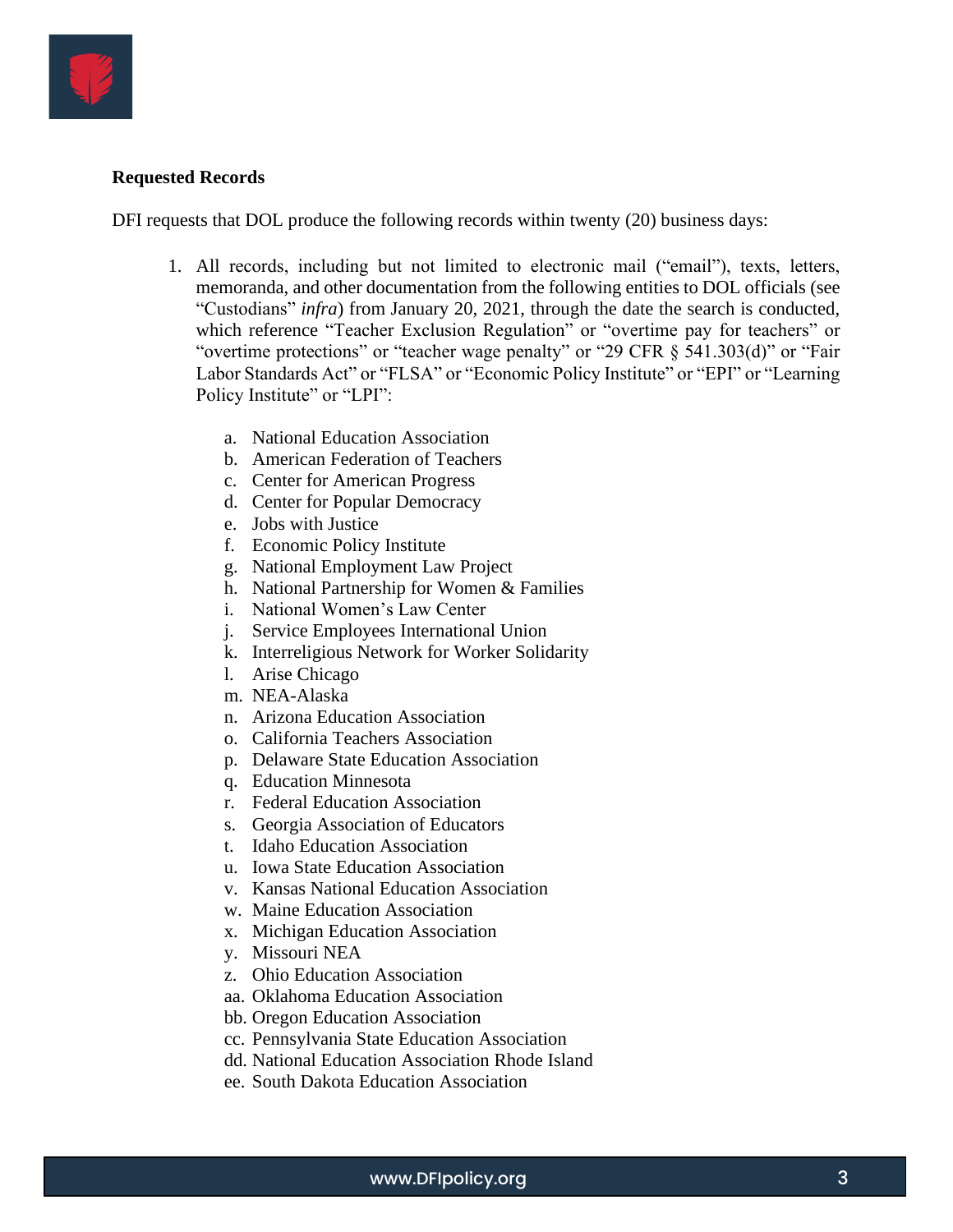

- ff. Utah Education Association
- gg. Virginia Education Association
- hh. Wisconsin Education Association Council
- ii. Washington Education Association
- jj. Wyoming Education Association
- 2. All records, including but not limited to electronic mail ("email"), texts, letters, memoranda, and other documentation from DOL officials (see "Custodians" *infra*) to any and all of the entities listed in Item 1 from January 20, 2021, through the date the search is conducted, which reference "Teacher Exclusion Regulation" or "overtime pay for teachers" or "overtime protections" or "teacher wage penalty" or "29 CFR § 541.303(d)" or "Fair Labor Standards Act" or "FLSA" or "Economic Policy Institute" or "EPI" or "Learning Policy Institute" or "LPI".

#### **Custodians**

The search for records described in Items 1 and 2 should be limited to "DOL officials" within the Office of the Secretary, Office of the Deputy Secretary, Office of the Solicitor of Labor, Office of the Assistant Secretary for Administration & Management, Office of the Chief Information Officer, Office of Public Engagement, Office of the Assistant Secretary for Policy, Employment & Training Administration, Chief Evaluation Office, Office of Public Affairs, Wage and Hour Division, Office of Congressional & Intergovernmental Affairs, who are classified as any of the following or referenced with the following job title:

- a. "PAS" (Presidential Appointments Requiring Senate Confirmation)
- b. "PA" (Presidential Appointments Not Requiring Senate Confirmation)
- c. "NC-SES" (Non-Career Senior Executive Service)
- d. "SES" (Career Senior Executive Service)
- e. "SC" (Schedule C Confidential or Policymaking Positions)

#### **Definitions**

Absent contrary statutory directives, words and phrases contained herein should be accorded their usual, plain, and ordinary meaning. Please note the following statutory definition:

**"Records"** are defined at 44 U.S.C. § 3301(a)(1-2) as including "all recorded information, regardless of form or characteristics, made or received by a Federal agency under Federal law or in connection with the transaction of public business and preserved or appropriate for preservation by that agency or its legitimate successor as evidence of the organization, functions, policies, decisions, procedures, operations, or other activities of the United States Government or because of the informational value of data in them" and further "includes all traditional forms of records, regardless of physical form or characteristics, including information created, manipulated, communicated, or stored in digital or electronic form, such as emails, text messages or other direct messaging systems (such as iMessage, WhatsApp, Signal, or Twitter direct messages), voice mail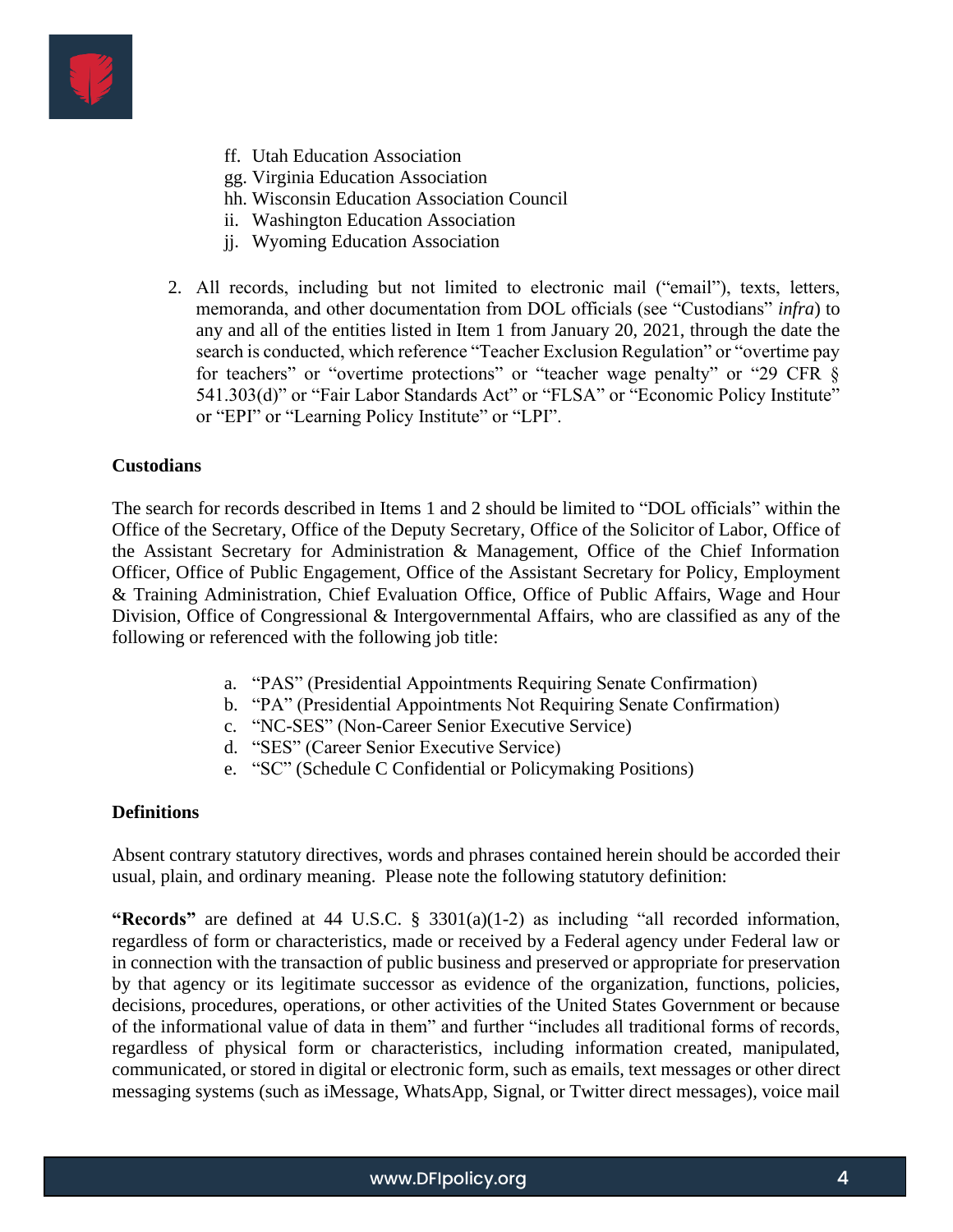

messages, instant messaging systems such as Lync or ICQ, and shared messages systems such as Slack.

## **Identification and Production of the Requested Records**

FOIA imposes a burden on DOL, as a covered agency under 5 U.S.C. § 551(1), to timely disclose requested agency records to the requestor<sup>13</sup> if DOL (1) created or obtained the requested materials, and, (2) is "in control of the requested materials at the time the FOIA request [was] made."<sup>14</sup> Upon request, DOL must "promptly" make the requested records available to the requester.<sup>15</sup> Notably, covered agency records include materials provided to DOL by both private and governmental organizations.<sup>16</sup> Upon receipt of a FOIA request that "reasonably" describes the records sought and is in compliance with DOL's published rules regarding the time, place, any fees, and procedures to be followed,<sup>17</sup> DOL must conduct a search calculated to find responsive records in DOL's control at the time of the request.<sup>18</sup> In addition, the records produced by DOL are required to be provided in "any form or format requested . . . if the record is readily reproducible by the agency in that form or format."<sup>19</sup>

Upon receipt of this request, DOL has twenty business days to "determine . . . whether to comply with [the] request" and "shall immediately notify" the requester of its determination and the reasons therefor," the right to seek assistance from the agency's FOIA public liaison, and the requester's right to appeal any "adverse determination" by DOL.<sup>20</sup>

Consistent with FOIA guidelines, DFI requests the following regarding the provision of the requested records:

● DOL should immediately act to protect and preserve all records potentially responsive to this request, notifying any and all responsible officials of this preservation request and verifying full compliance with the preservation request. This matter may be subject to litigation, making the immediate initiation of a litigation hold on the requested materials necessary.

<sup>&</sup>lt;sup>13</sup> FOIA requires the disclosure of nonexempt agency records to any person, which includes an individual, partnership, corporation, association, or public or private organization other than an agency. 5 U.S.C. § 551(2).

<sup>14</sup> *Department of Justice (DOJ) v. Tax Analysts*, 492 U.S. 136 at 144-45 (1989).

 $15$  5 U.S.C. § 552(a)(3)(A).

<sup>16</sup> *Id*. at 144.

<sup>17</sup> 5 U.S.C. § 552(a)(3)(A)(i).

<sup>18</sup> *Wilbur v. C.I.A.*, 355 F.3d 675, 678 (D.C. Cir. 2004).

 $19\,$  5 U.S.C. § 552(a)(3)(B).

<sup>&</sup>lt;sup>20</sup> 5 U.S.C. § 552(a)(6)(A)(i).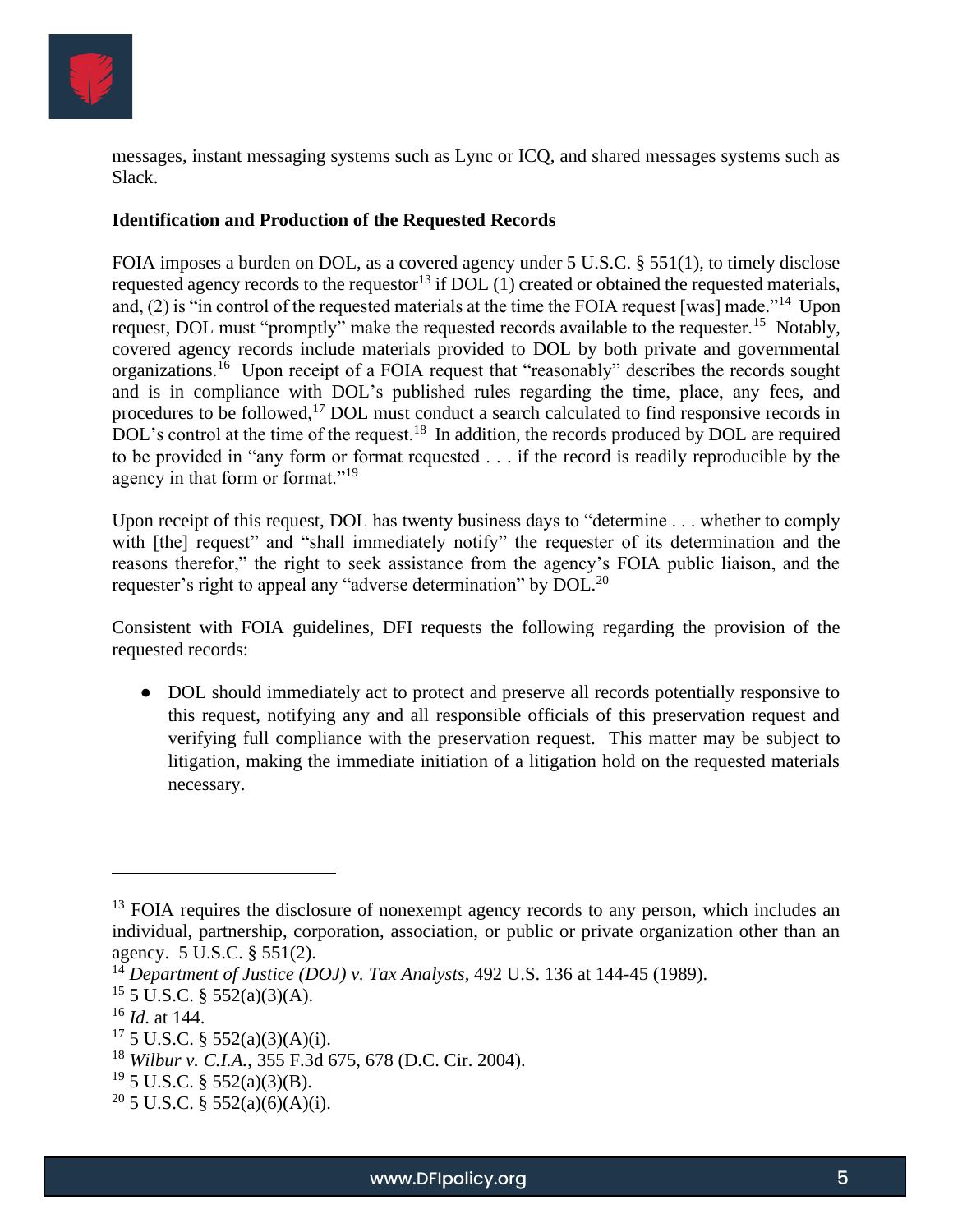

- DOL should search all record systems that may contain responsive records, promptly consulting with its information technology (IT) officials to ensure the completeness of the records search by using the full range of DOL's IT capabilities to conduct the search. To constitute an adequate search for responsive records, DOL should not rely solely on a search of a likely custodian's files by the custodian or representations by that likely custodian, but should conduct the search with applicable IT search tools enabling a full search of relevant agency records, including archived records, without reliance on a likely custodian's possible deletion or modification of responsive records.
- DOL should search all relevant records and information retention systems (including archived recorded information systems) which may contain records regarding DOL's business operations. Responsive records include official business conducted on unofficial systems which may be stored outside of official recording systems and are subject to FOIA. DOL should directly inquire, as part of its search, if likely custodians have conducted any such official business on unofficial systems and should promptly and fully acquire and preserve those records as DOL's official records. Such unofficial systems include, but are not limited to, governmental business conducted by employees using personal emails, text messages or other direct messaging systems (such as iMessage, WhatsApp, Signal, or Twitter direct messages), voice mail messages, instant messaging systems such as Lync or ICQ, and shared messages systems such as Slack. Failure to identify and produce records responsive to this request from such unofficial systems would constitute a knowing concealment by DOL calculated to deflect its compliance with FOIA's requirements.
- DOL should timely provide entire records responsive to this request, broadly construing what information may constitute a "record" and avoiding unnecessarily omitting portions of potentially responsive records as they may provide important context for the requested records (*e.g.,* if a particular email is clearly responsive to this request, the response to the request should include all other emails forming the email chain, to include any attachments accompanying the emails).
- DOL should narrowly construe and precisely identify the statutory basis for any constraint which it believes may prevent disclosure.
- If DOL determines that any portions of otherwise responsive records are statutorily exempt from disclosure, DFI requests that DOL disclose reasonably segregable portions of the records.
- For any responsive records withheld in whole or part by DOL, DOL should provide a clear and precise enumeration of those records in index form presented with sufficient specificity "to permit a reasoned judgment as to whether the material is actually exempt under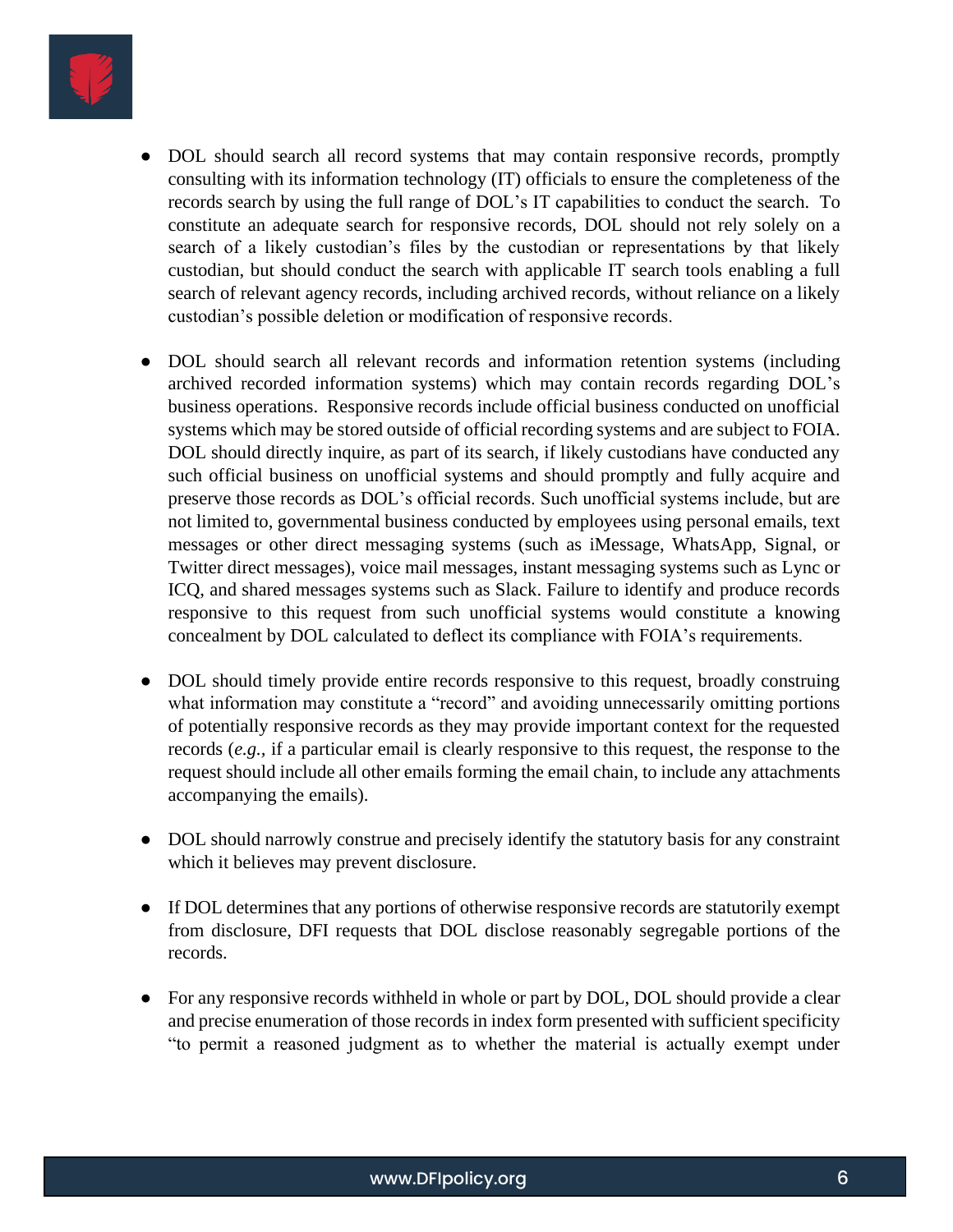

FOIA"<sup>21</sup> and provide a sufficiently detailed justification and rationale for each nondisclosure and the statutory exemption upon which the non-disclosure relies.

● Please provide responsive records in electronic format by email, native format by mail, or PDF or TIH format on a USB drive. If it helps speed production and eases DOL's administrative burden, DFI welcomes provision of the records on a rolling basis. Responsive records sent by mail should be addressed to the Defense of Freedom Institute for Policy Studies, 1455 Pennsylvania Avenue NW, Suite 400, Washington, D.C. 20004.

# **Fee Waiver Request**

Pursuant to 5 U.S.C. §  $552(a)(4)(A)(iii)$  and 29 C.F.R. § 70.41, DFI requests a waiver of all fees associated with this FOIA request for agency records.

## **Disclosure of the requested records is in the public interest.**

Disclosure of the requested records is in the public interest because it is likely to contribute significantly to public understanding of the operations or activities of the government and because disclosure of the information contained within the requested records is not primarily in the commercial interests of DFI.

The disclosed materials are likely to contribute significant information to the public's understanding of DOL's Fair Labor Standards Act overtime pay policies for teachers, which are highly relevant to the interests of students, workers, families, and taxpayers. Disclosure of the requested materials will illuminate DOL's relevant overtime pay policies and planning (*e.g*., rulemaking and enforcement decisions). Further, the requested information does not otherwise appear to be in the public domain (in duplicative or substantially identical form).

Provision of the requested records will not commercially benefit DFI (a nonprofit, nonpartisan organization interested in the transparency of DOL operations and governance), but will benefit the general public and other groups and entities with non-commercial interests in DOL's operations and governance.

DFI will review and analyze the requested records and make the records and analyses available to the general public and other interested groups through publication on DFI's website and social media platforms such as Facebook and Twitter (distribution functions it has already demonstrated a capacity to provide since its formation in September 2021, including a detailed news story on DOL policies widely distributed by one of the nation's largest news providers in February 2022 and more recently, a March 2022 analysis of DOJ policies distributed by a leading news magazine.

<sup>21</sup> *Founding Church of Scientology v. Bell*, 603 F.2d 945, 949 (D.C. Cir. 1979).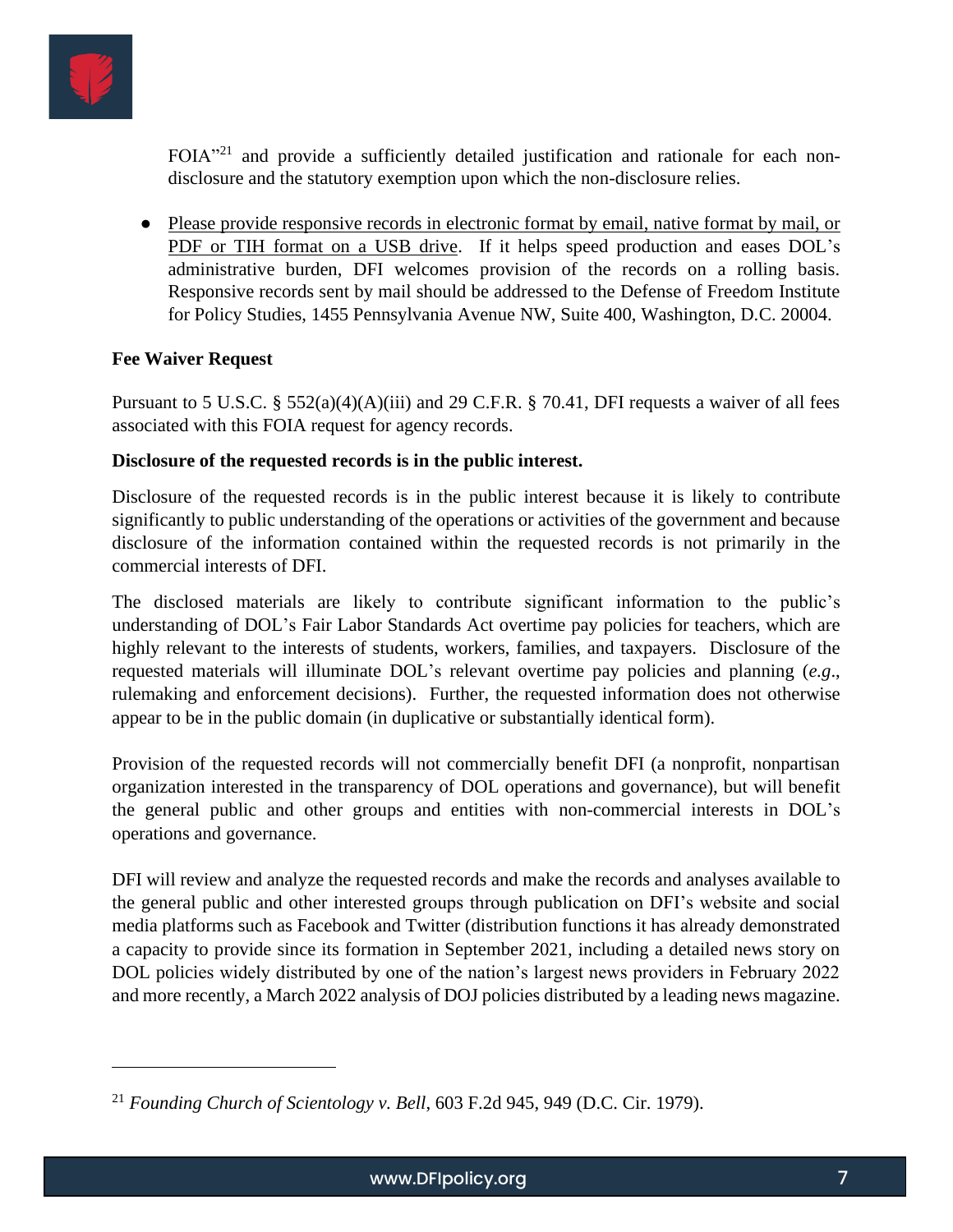

DFI personnel also frequently offer commentary and analyses on radio and television news programs and in various public forums regarding the activities of multiple federal agencies).

Federal law makes clear that when the disclosure is in the public interest and the information contained within the disclosed records is not primarily in the commercial interests of the requester (here, DFI), statutory fee waiver is appropriate.

### **DFI is a representative of the news media.**

In addition to the fee waiver request based upon the public interest, DFI also requests a fee waiver on the basis that DFI is a **representative of the news media**, pursuant to 5 U.S.C. §  $552(a)(4)(A)(iii)$  and 29 C.F.R. § 70.41(2)(iii).

FOIA (as amended) provides that a representative of the news media is "any person or entity that gathers information of potential interest to a segment of the public, uses its editorial skills to turn the raw materials into a distinct work, and distributes that to an audience."<sup>22</sup> DFI provides exactly this service to the general public and other audiences with an interest in those materials and analyses. Upon receipt of the requested materials from DOL, DFI will review and analyze those materials and will extract and otherwise distill particularly useful information from those materials for the benefit of the general public and other interested audiences.

DFI will provide its analyses to the general public and other interested audiences through publication on DFI's website and social media platforms such as Facebook and Twitter (distribution functions it has already demonstrated a capacity to provide since its formation in September 2021, including a detailed news story on U.S. Department of Education policies widely distributed by one of the nation's largest news providers in February 2022 and more recently, a March 2022 analysis of U.S. Department of Justice policies distributed by a leading news magazine. DFI personnel have also offered commentary and analyses on radio news programs and in various public forums regarding the activities of multiple federal agencies).

As a qualified non-commercial public education and news media requester with demonstrated ability to review and analyze publicly-available information and to provide insight regarding that information, DFI is thus entitled to a fee waiver under FOIA as a representative of the news media.

#### **Conclusion**

The subject of this request regards identifiable operations and activities of DOL and, more specifically, its Fair Labor Standards Act overtime pay policies for teachers, which are highly relevant to the interests of students, workers, families, and taxpayers. Provision of the requested

<sup>22</sup> *See Cause of Action v. FTC,* 799 F.3d 1108, at 1115-16 (D.C. Cir. 2015).